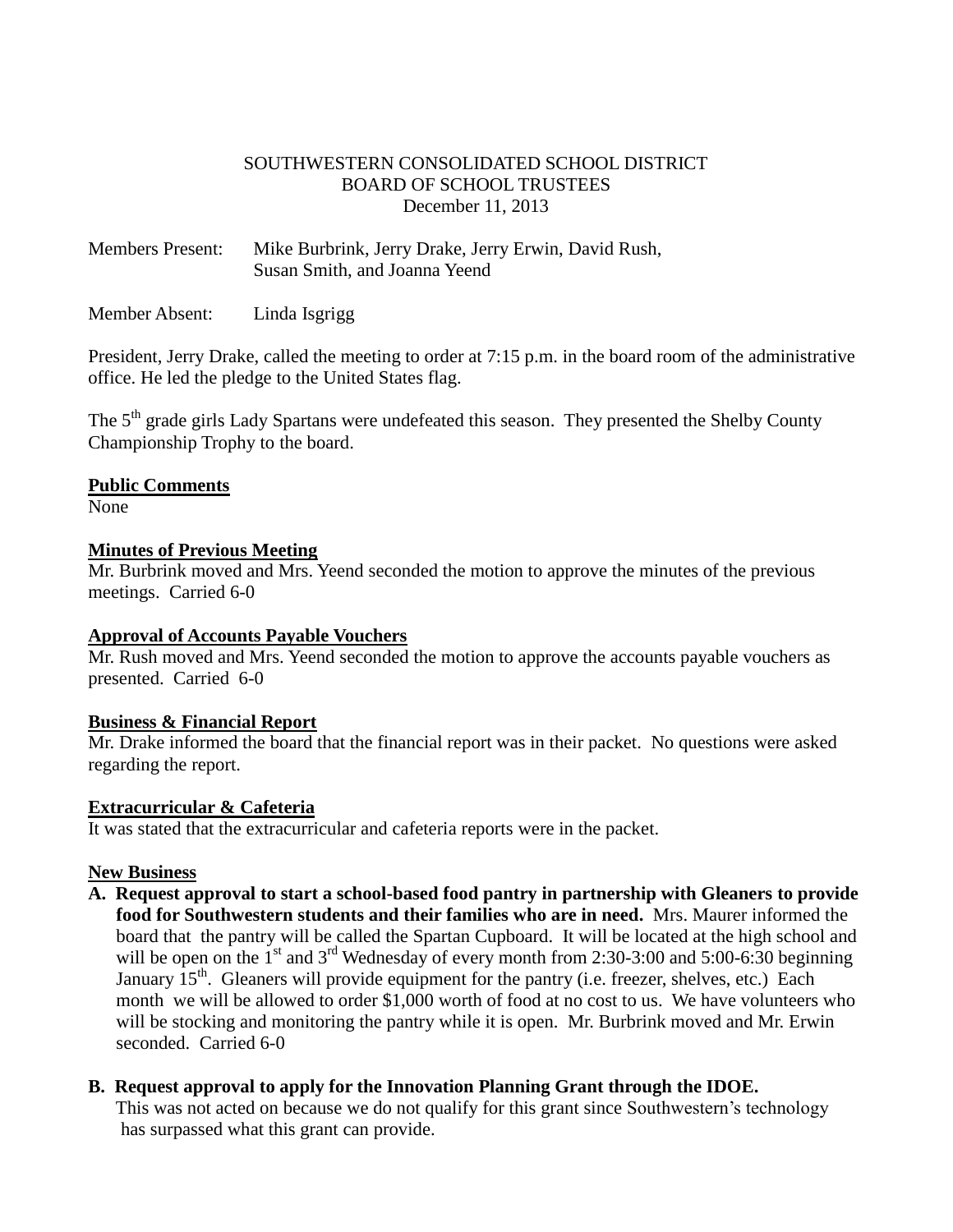- **C. Request approval for the high school Student Council to sell Pampered Chef.** Mr. Burbrink moved and Mrs. Yeend seconded. Carried 6-0
- **D. Recommended revision of the employee guidelines for the 9 month non-certified employees.** Mrs. Yeend moved and Mrs. Smith seconded. Carried 6-0
- **E. Recommend adding Bonnie Thopy as a purchasing agent for the district.** Mr. Burbrink moved and Mrs. Yeend seconded. Carried 6-0
- **F. Request approval to transfer year-end appropriations, inter-fund transfers, and pay year-end claims.** Mr. Burbrink moved and Mr. Rush seconded. Carried 6-0
- **G. Request approval of a resolution to reduce Transportation and Bus Replacement Fund and also approve a resolution to transfer funds to the Rainy Day Fund.** Mr. Burbrink moved and Mrs. Yeend seconded. Carried 6-0

#### **Other**

None

# **Reports and Presentations**

#### **Principals**

Mr. Chase said that the high school is finishing acuity and seeing if the interventions they have done have been helpful. They are also looking at safety. Teachers took a safety quiz and if question were missed he received feedback. Mr. Chase also attended a conference regarding the warning signs of students under the influence of drugs.

He also mentioned that, "Covered Up for the Holidays" (13 staff members growing facial hair) has been a success and 300 items have been collected. They are keeping their beards through January.

Mr. Edwards said that the elementary would breakdown acuity and compare the  $1<sup>st</sup>$  and  $2<sup>nd</sup>$  rounds. The Christmas Program for the elementary will be held on Wednesday, December  $18<sup>th</sup>$  at the Jr./Sr. High School. It has been postponed twice because of bad weather. He also mentioned that he had received good feedback from parents on snow days.

## **Superintendent's Report**

Mrs. Maurer mentioned the follow items going on currently: 1) Net Talon working hard installing our new security equipment. 2) High ability grant has been approved for \$26,493.00. 3)Free equipment received – Scrolling Sign Cabinet (in packet), 4) Stipend will be paid to teachers who are effective and highly effective this Friday. 5) Bonnie Thopy and Michele Bedwell were trained on Medicaid Reimbursement which Bonnie is handling most of and Midwest Toxicology employer training. 6) The Wellness Committee met on November  $19<sup>th</sup>$ . Members were updated to the committee but no revisions were made. 7) 7 busses that are 12 years old will be inspected on Friday. 8) Charity Elliott, Food Service Director, was chosen to cater the alumni banquet in the spring.